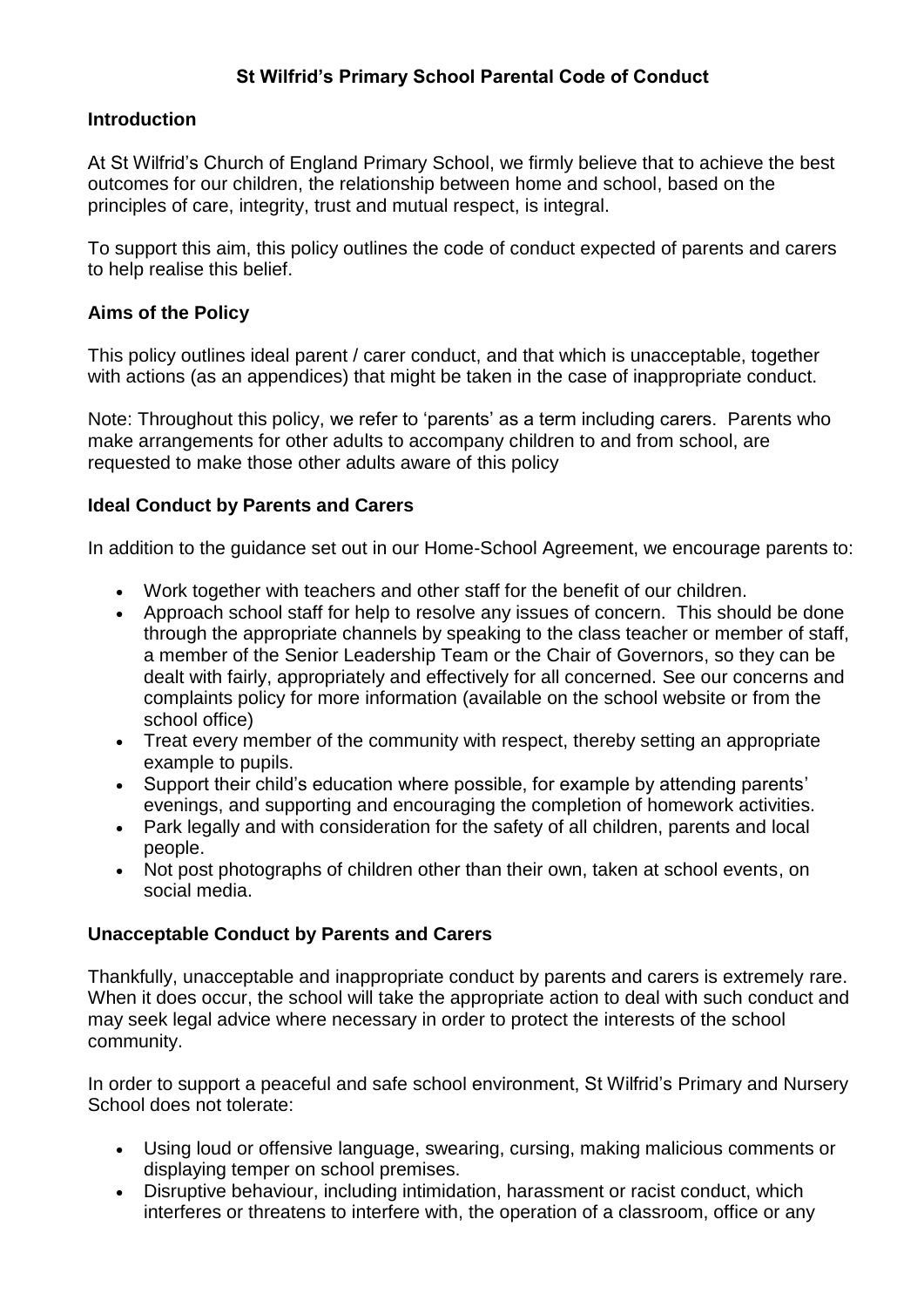other area of the school grounds. This also applies to after school activities and team matches.

- Abusive or threatening e-mails or text / voicemail / phone messages or other written communication, including the use of social media platforms.
- Defamatory, offensive or derogatory comments regarding the school or any of the pupils / parents / staff / governors at the school on Facebook, Wattaspp or other social media sites.
- Approaching someone else's child in order to discuss or chastise them because of the actions of this child towards your own child. (Such an approach to a child may be seen to be an assault on that child and may have legal consequences).
- Smoking, taking illegal drugs or the consumption of alcohol on or adjacent to school premises.
	- (Alcohol may only be consumed during authorised events).
- Dogs being brought on to school premises even if carried (other than assistance dogs).

# **Inappropriate use of Social Network Sites**

# **Social Media**

Social media platforms are being used increasingly to post negative and defamatory comments about schools, head teachers, school staff, and other parents/pupils. St Wilfrid's Primary School considers the use of social media platforms in this way as unacceptable and not in the best interests of the children or the wider school community.

Any concerns parents / carers may have should be made through the appropriate channels, so they can be dealt with fairly and effectively for all concerned.

Where parents / carers do post comments it considers defamatory or inappropriate, the school will investigate such posts, and, if appropriate, ask for the post to be removed.

The school will consider reporting such posts to the appropriate 'report abuse' section of any site, and will consider taking legal action and reporting such posts to the police where necessary.

# **Examples of online activity considered inappropriate:**

- Identifying or posting images/videos of children
- Abusive or personal comments about staff, governors, children or other parents
- Posting defamatory or libellous comments
- Emails circulated or sent directly with abusive or personal comments about staff or children
- Using social media to publicly challenge school policies or discuss issues about individual children or members of staff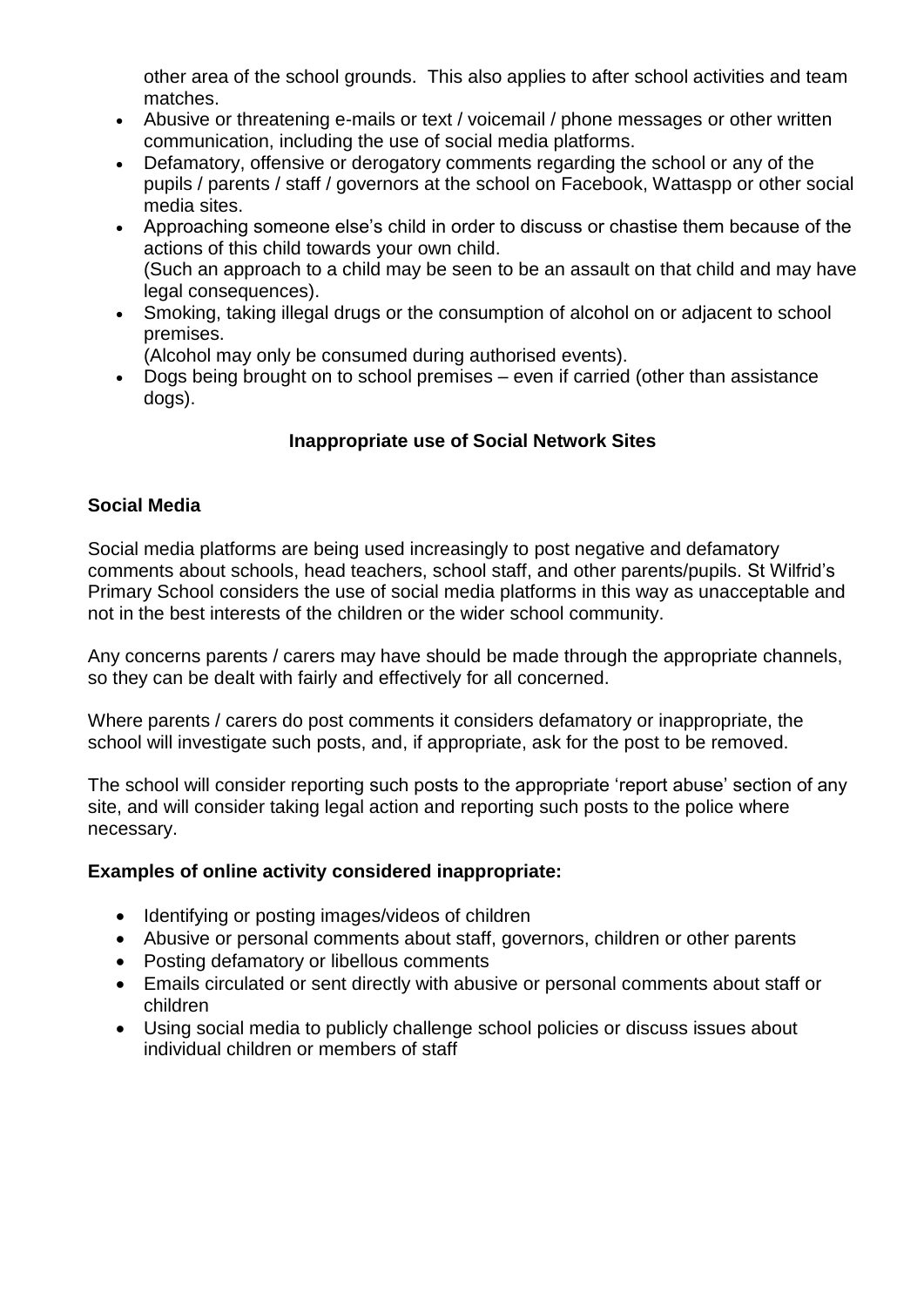# **Appendix 1 – dealing with inappropriate conduct by parents / carers.**

# **Dealing with Unacceptable Conduct**

School premises are private property and parents have been granted permission from the school to be on school premises. However, in case of abuse or threats to staff, pupils or other parents, school may ban parents from entering school.

It is also an offence under section 547 of the Education Act 1997 for any person (including a parent/carer), to cause a nuisance or disturbance on school premises. The police may be called to assist in removing the person concerned.

The school may take the following actions:

# **Stage 1 - Verbal Warning**

The Head Teacher or member of the Senior Leadership Team will speak to the alleged perpetrator(s) privately. It will be put to them that such behaviour is unacceptable and an assurance will be sought that such behaviour / incident will not be repeated. It will be stressed on this occasion that any repetition will result in further more serious action being taken. If the Head Teacher has been subject to abuse, this will be done by the Chair of Governors (or another appointed governor).

### **Step 2 - Written Warning**

If a second incident occurs involving the same person(s), the Head Teacher will write to them informing them once again that this conduct is unacceptable. As for Step 1, if the Head Teacher has been subject to abuse this will be done by the Chair or Governors or other appointed governor. Please note that any incidents of violent conduct will immediately proceed to stage 5. At any stage, the school may report serious incidents of abusive and threatening behaviour to the Local Authority. Any act of actual or threatened violence will be referred to the police immediately.

# **Stage 3 - Final Written Warning**

If a third incident occurs involving the same person or persons, the Chair of Governors or other appointed independent governor, will write to the adult(s) giving a final warning that this abusive and threatening behaviour is unacceptable, and that a repetition of this conduct will leave the governors no option but to take further action.

### **Stage 4 - Exclusion from School Premises**

If such an incident recurs or if an initial incident is considered serious enough, the Head Teacher and Chair of Governors, (or other appointed governor), may enforce an exclusion from school premises.

School is not responsible for organising arrangements for children in the above circumstances. Parents / carers would need to make alternative arrangements for getting children to and from school.

All parents, even if excluded from school premises, are not excluded from the rights to access to school and have a right to seek an appointment to speak to school staff about their child's educational progress.